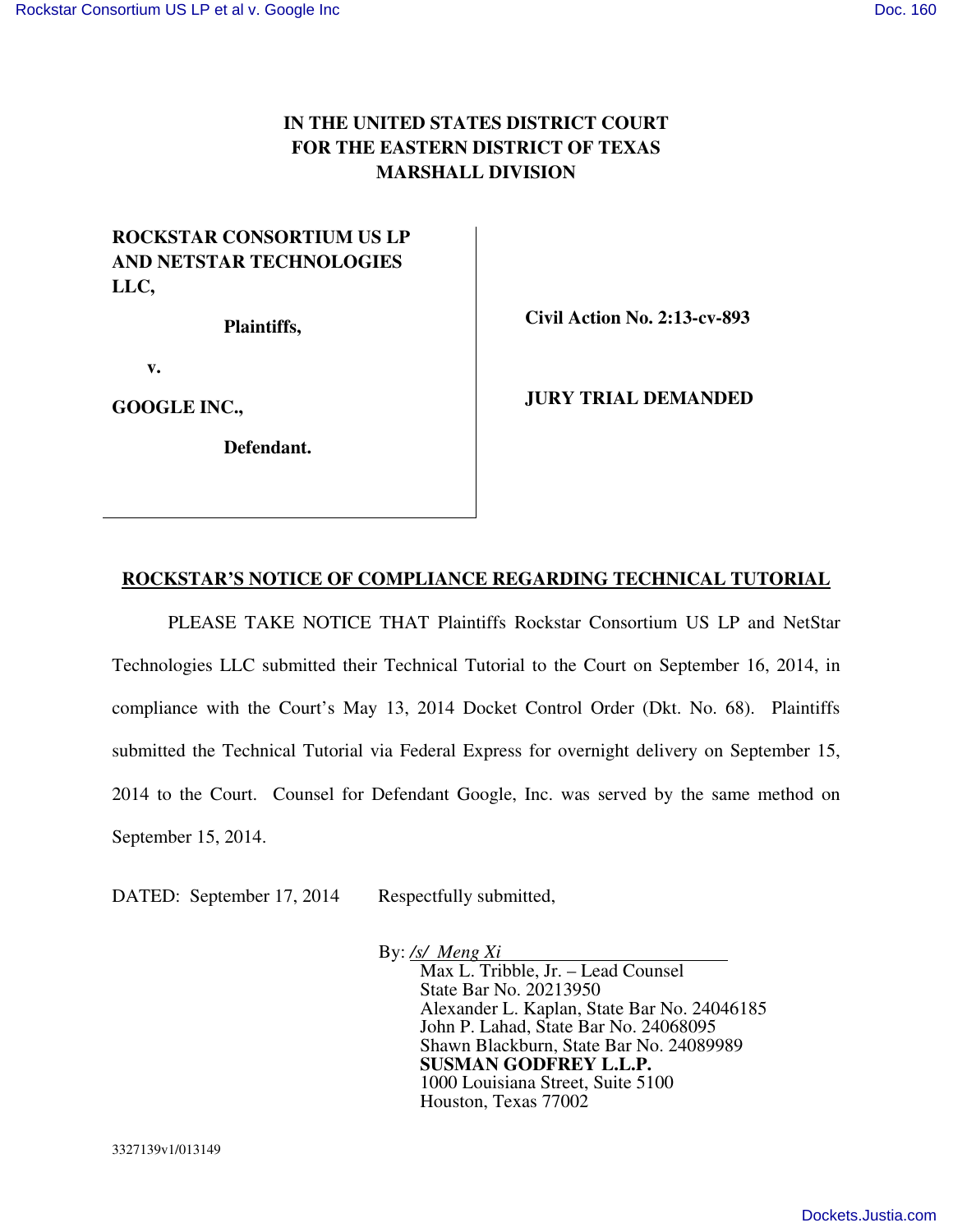Telephone: (713) 651-9366 Facsimile: (713) 654-6666 mtribble@susmangodfrey.com akaplan@susmangodfrey.com jlahad@susmangodfrey.com sblackburn@susmangodfrey.com

Justin A. Nelson, State Bar No. 24034766 Parker C. Folse, III, WA State Bar No. 24895 **SUSMAN GODFREY L.L.P.**  1201 Third Ave, Suite 3800 Seattle, Washington 98101 Telephone: (206) 516-3880 Facsimile: (206) 516-3883 jnelson@susmangodfrey.com pfolse@susmangodfrey.com

Amanda K. Bonn, CA State Bar No. 270891 Meng Xi, CA State Bar No. 280099 **SUSMAN GODFREY L.L.P.**  1901 Avenue of the Stars, Suite 950 Los Angeles, CA 90067-6029 Telephone: (310) 789-3100 Facsimile: (310) 789-3150 abonn@susmangodfrey.com mxi@susmangodfrey.com

T. John Ward, Jr., State Bar No. 00794818 Claire Abernathy Henry, State Bar No. 24053063 **WARD & SMITH LAW FIRM**  P.O. Box 1231 Longview, TX 75606-1231 Telephone: (903) 757-6400 Facsimile: (903) 757-2323 jw@wsfirm.com claire@wsfirm.com

S. Calvin Capshaw, State Bar No. 03783900 Elizabeth L. DeRieux, State Bar No. 05770585 D. Jeffrey Rambin, State Bar No. 00791478 **CAPSHAW DERIEUX, LLP**  114 E. Commerce Ave. Gladewater, TX 75647 Telephone: (903) 236-9800 Facsimile: (903) 236-8787 ccapshaw@capshawlaw.com ederieux@capshawlaw.com jrambin@capshawlaw.com

*Attorneys for Rockstar Consortium US LP and NetStar Technologies LLC*